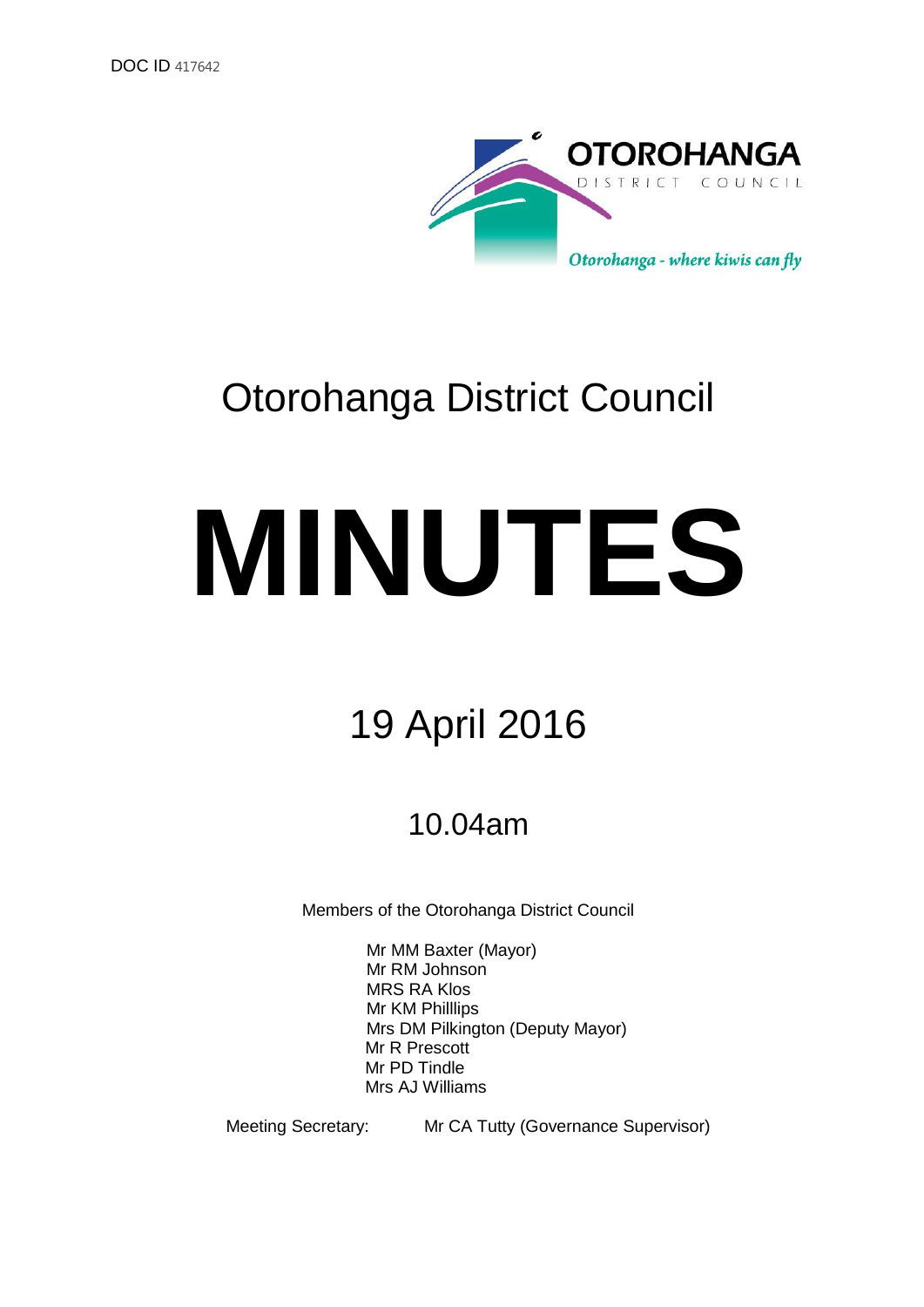#### **OTOROHANGA DISTRICT COUNCIL**

19 April 2016

Minutes of an ordinary meeting of the Otorohanga District Council held in the Council Chambers, Maniapoto Street, Otorohanga on Tuesday 19 April 2016 commenced at 10.04am.

#### **MINUTES**

#### **ORDER OF BUSINESS:**

| <b>ITEM</b>                      | <b>PRECIS</b>                                          | <b>PAGE</b>    |
|----------------------------------|--------------------------------------------------------|----------------|
| <b>PRESENT</b>                   |                                                        | 1              |
| IN ATTENDANCE                    |                                                        | 1              |
| <b>APOLOGIES</b>                 |                                                        | 1              |
| <b>OPENING PRAYER</b>            |                                                        | 1              |
| <b>CONFIRMATION OF MINUTES -</b> |                                                        | 1              |
| <b>MATTERS ARISING</b>           |                                                        | 1              |
| <b>REPORTS</b>                   |                                                        |                |
| <b>ITEM 287</b>                  | OTOROHANGA COMMUNITY BOARD MINUTES 10 MARCH 2016       | 2              |
| <b>ITEM 288</b>                  | KAWHIA COMMUNITY BOARD MINUTES 18 MARCH 2016           | 2              |
| <b>ITEM 289</b>                  | NGA WAI O WAIPA CO GOVERNANCE FORUM                    | 3              |
| <b>ITEM 291</b>                  | CIVIL DEFENCE EMERGENCY PLANNING REPORT                | 3              |
| <b>ITEM 292</b>                  | KAWHIA COMMUNITY PROJECTS TRUST INC                    | 4              |
| <b>ITEM 294</b>                  | APPLICATION FOR TEMPORARY ROAD CLOSURE - TARGA ROTORUA | 4              |
| <b>ITEM 290</b>                  | <b>WAIKATO DISTRICT HEALTH BOARD</b>                   | 5              |
| <b>ITEM 295</b>                  | <b>COUNCILLORS REMUNERATOIN</b>                        | $\overline{7}$ |
| <b>ITEM 296</b>                  | DISTRICT LIBRARIANS REPORT                             | $\overline{7}$ |
| <b>ITEM 293</b>                  | HAMILTON AND WAIKATO TOURISM PRESENTATION              | 8              |
| <b>ITEM 297</b>                  | ODC MATTERS REFERRED FROM 15 MARCH 2016                | 10             |
| <b>GENERAL</b>                   |                                                        | 10             |
| <b>MEETING CLOSURE</b>           |                                                        | 12             |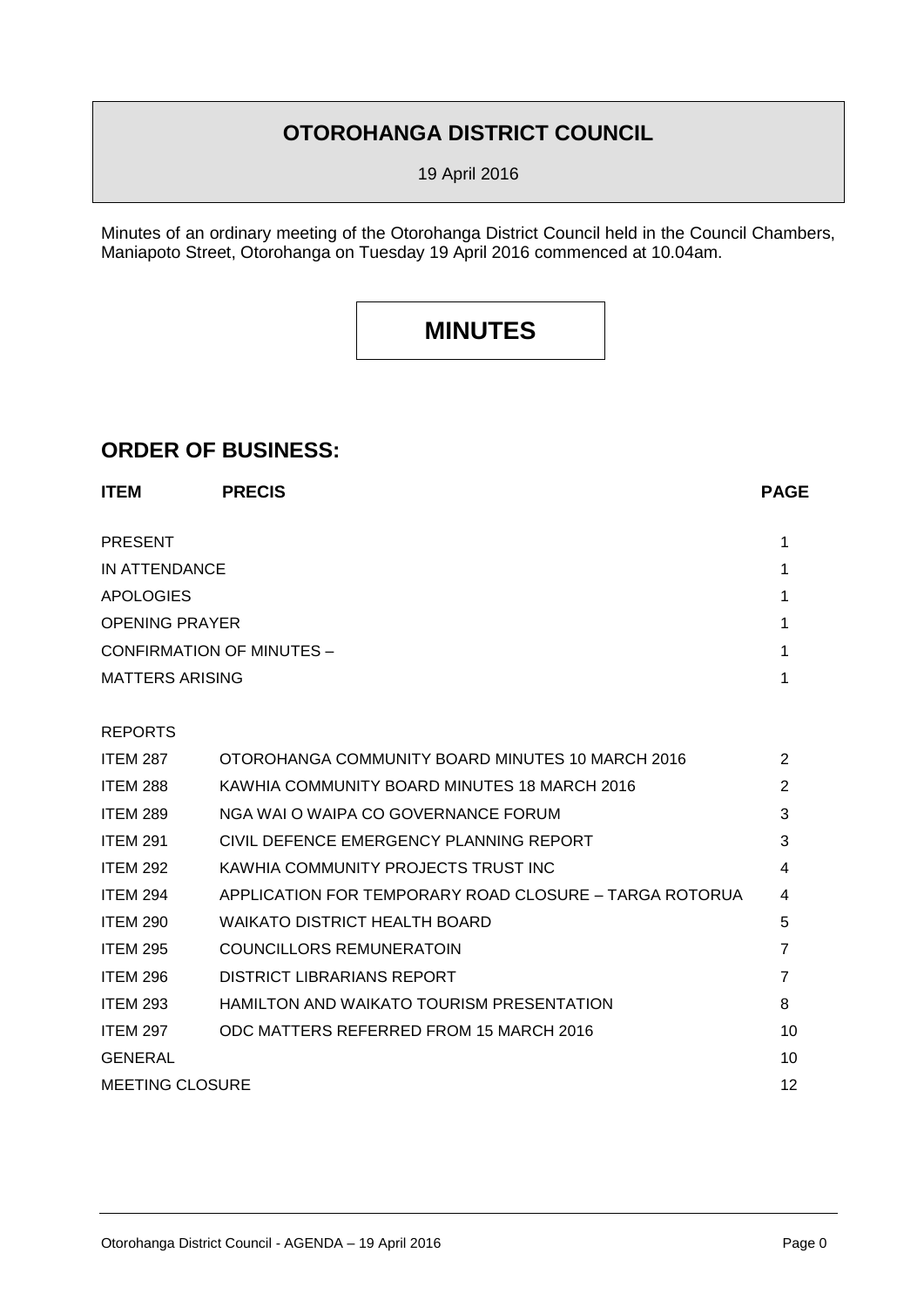#### **PRESENT**

Mr MM Baxter (Mayor), Councillors RA Klos, KC Phillips, DM Pilkington, RJ Prescott and AJ Williams.

#### **IN ATTENDANCE**

Messrs DC Clibbery (Chief Executive), GD Bunn (Finance & Administration Manager), A Loe (Environmental Services Manager), R Brady (Engineering Manager) and CA Tutty (Governance Supervisor).

His Worship declared the meeting open and welcomed those present. He extended a special welcome to the Waikato Times reporter Ms Caitlin Moorby and to Mrs Robbie Kaye of the Waitomo News.

#### **APOLOGIES**

**Resolved** that the apologies received from Councillor R Johnson and P Tindle be sustained.

#### **His Worship / Cr Pilkington**

#### **OPENING PRAYER**

Councillor Pilkington read the Opening Prayer.

#### **CONFIRMATION OF MINUTES – 15 March 2016**

**Resolved** that the minutes of the meeting of the Otorohanga District Council held on 15 March 2016 as previously circulated, be approved as a true and correct record of that meeting.

#### **Cr Pilkington / Cr Phillips**

#### **MATTERS ARISING**

Councillor Pilkington referred to page 11 of the minutes, in particular to the Item on the Maniapoto Family Violence Campaign and advised that the recent BBQ was held on the Beach at Kawhia, not Ocean Beach as recorded.

Councillor Klos reported she had discussion with the Bio-Diversity officer of the Waikato Regional Council regarding the dumping of Possum carcasses on private property. She was advised that their contractors are picking up the Possum carcasses and taking them back for disposal.

Councillor Klos reported that there are also independent Possum hunters however the Waikato Regional Council are not aware of where they dispose of carcasses. Councillor Klos suggested that the Regional Council be requested to place in their contract with the Possum Contractors that they find an appropriate place to dispose of the Possum carcasses.

Apparently the Waikato Regional Council has discussed this issue with their current contractors.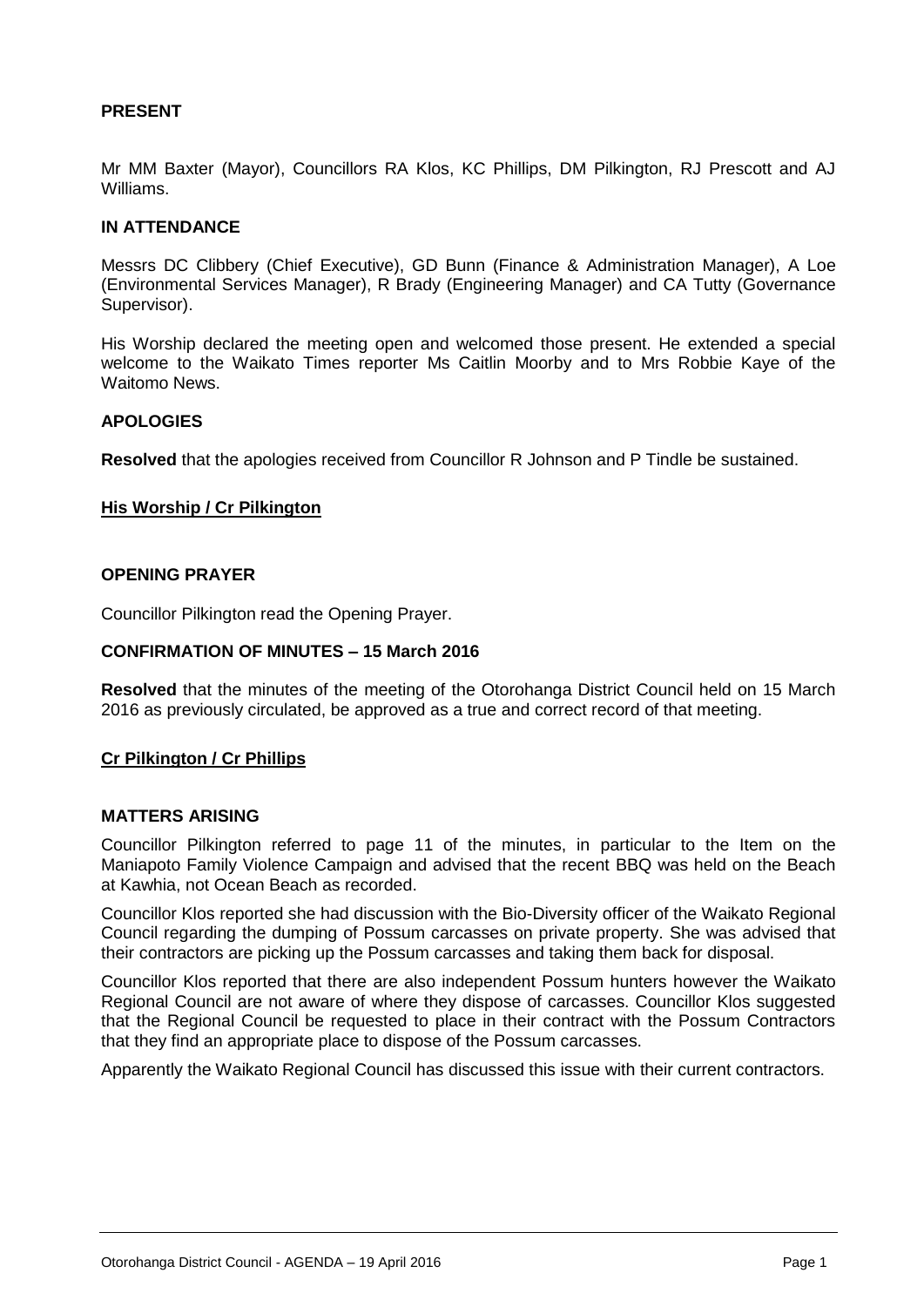#### **REPORTS**

#### **ITEM 287 OTOROHANGA COMMUNITY BOARD MINUTES – 10 MARCH 2016**

**Resolved** that the minutes of the meeting of the Otorohanga Community Board held on 10 March 2016 be received.

#### **Cr Prescott / Cr Phillips**

#### **PEST CONTROL IN ROTARY PARK AND BOB HORSFALL RESERVE**

His Worship referred to the resolution on Page 2, that the Chief Executives report be received and that poisoning within the Bob Horsfall Reserve and Rotary Park be discontinued until an exploration of alternative rodent control options has been completed within a two month period.

His Worship advised that he understood and confirmed with Board members that poisoning should be continued.

Councillor Pilkington reported that the poisoning operation is carried out, and then personnel come in afterwards to monitor the results. She said there needs to be some accountability of the service.

The Chief Executive reported there has been continued monitoring however the presence of rodents has not reduced, therefore expert advice is being sort.

**Resolved** that the resolution on Page 2 of the minutes be amended to read – **Resolved that the Chief Executives Report be received and that poisoning within the Bob Horsfall Reserve and Rotary Park be continued until an exploration of alternative rodent control options has been completed within a two month period.**

#### **His Worship / Cr Prescott**

#### **OTOROHANGA KIWI HOUSE**

Councillor Klos queried whether after the Kiwi House has completed all it wishes to do, is there evidence the operation can be viable financially and sustainable?

His Worship replied, not without voluntary help being engaged. He said when the results of the feasibility study are known then it will be able to establish whether the facility will be financially viable. His Worship said Council will not be providing ongoing support to the Kiwi House.

#### **ITEM 288 KAWHIA COMMUNITY BOARD MINUTES – 18 MARCH 2016**

**Resolved** that the minutes of the meeting of the Kawhia Community Board held on 18 March 2016 be received.

#### **Cr Pilkington / His Worship**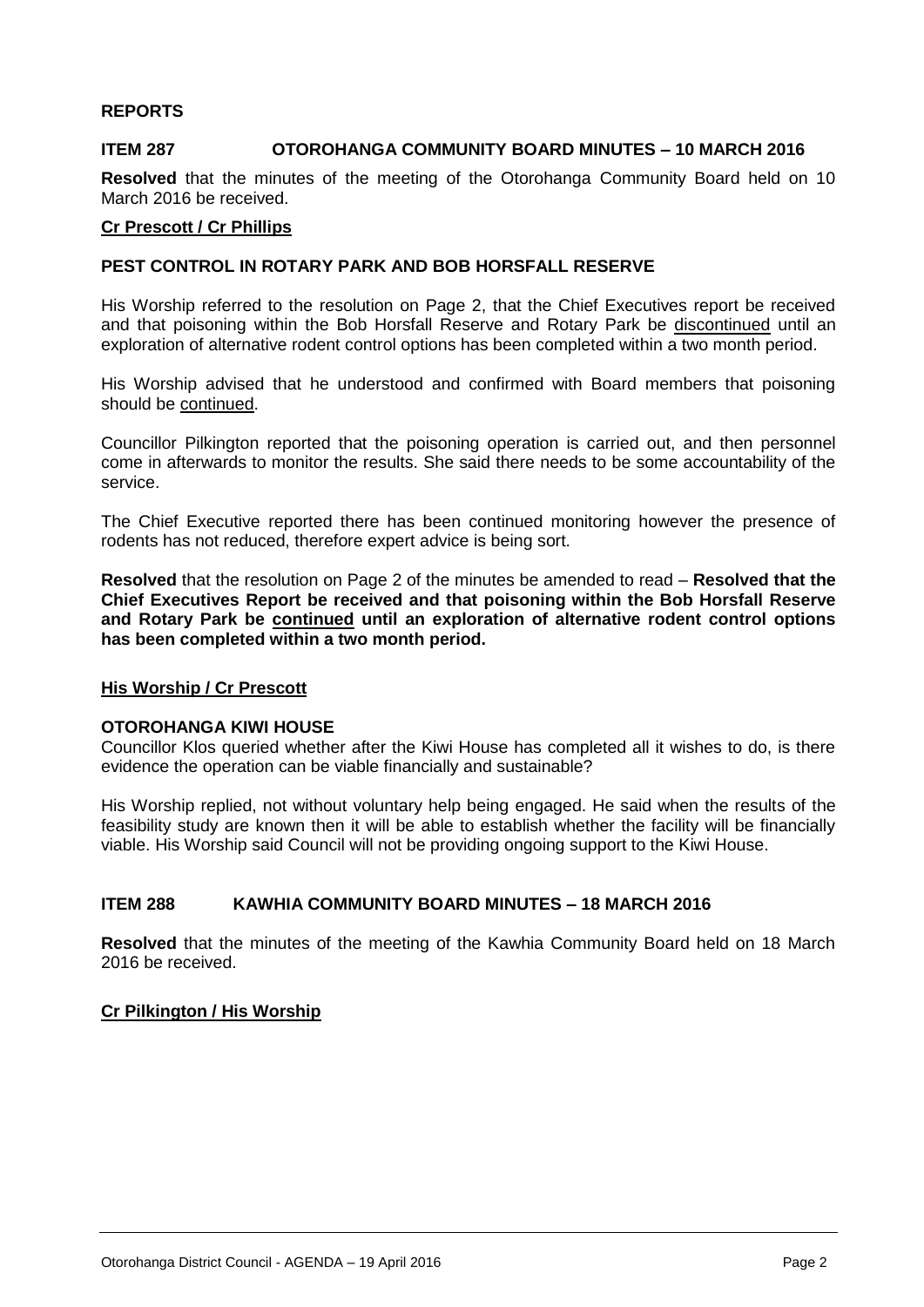#### **ITEM 289 NGA WAI O WAIPA CO GOVERNANCE FORUM**

The Environmental Services Manager referred members to his report advising that the Co-Governance Forum resolved that the minutes of their meetings would be formally reported to the Maniapoto Maori Trust Board and all the member Councils.

**Resolved** that the minutes of the Nga Wai O Waipa Co-Governance Forum meeting held at the offices of the Maniapoto Maori Trust Board, 49 Taupiri Street, Te Kuiti on 4<sup>th</sup> of March 2016 be received.

#### **Cr Pilkington / Cr Phillips**

#### **ITEM 291 CIVIL DEFENCE EMERGENCY PLANNING REPORT – OCTOBER TO DECEMBER 2015**

The Environmental Services Manager referred members to the quarterly update report on the Civil Defence Emergency Management activity for the period 1 October 2015 to 31 December 2015. He said this is another committee involving Council where the minutes of their meetings are to be formally reported to the Councils included in the shared services.

The Environmental Services Manager informed members that the Emergency Management Operations Manager Martin Berryman is making real inroads into Civil Defence preparedness at Council with most of the Council staff being involved in practices.

His Worship reported that he was very impressed when observing the Civil Defence exercise held yesterday (Monday 18 April 2016). He reported that the scenario was of a Tanker Truck crashing into the Otorohanga South School grounds and losing its load of fuel.

In reply to Councillor Pilkington regarding 'Centre Identification' the Environmental Services Manager advised that the reality of Civil Defence centres in an urban area is quite different to those within a rural area. He said the following areas have been identified.

- 1- actual suitability of buildings
- 2- flow on effect from what has happened in Christchurch
- 3- centres being established that discourage people from going back home

The Environmental Services Manager reported that within the rural areas there is usually only one suitable building / School available, therefore an agreement needs to be reached to use these buildings and to provide support to help organise their response.

The Environmental Services Manager informed members that a Civil Defence emergency is declared at a stage where the local authority can no longer manage the event and carry out the tasks required.

Councillor Klos queried whether Civil Defence exercises are carried out in the rural areas.

The Environmental Services Manager replied no, exercises are not carried out in rural areas.

Councillor Pilkington expressed the opinion that most farmers are able to look after themselves in such situations.

Councillor Klos disagreed and advised that the farming community now comprises a large number of farm workers, not property owners.

The Environmental Services Manager replied that Civil Defence staff would not be sent out to assist the farming community; they would need to look after themselves. He said Civil Defence plans have been sent out to schools along with booklets etc.

**Resolved** that the Civil Defence planning report from Andrew Loe, Local Civil Defence Controller and Martin Berryman, Emergency Management Operations Manager for the period 1 October 2015 – 31 December 2015 be received.

#### **His Worship / Cr Prescott**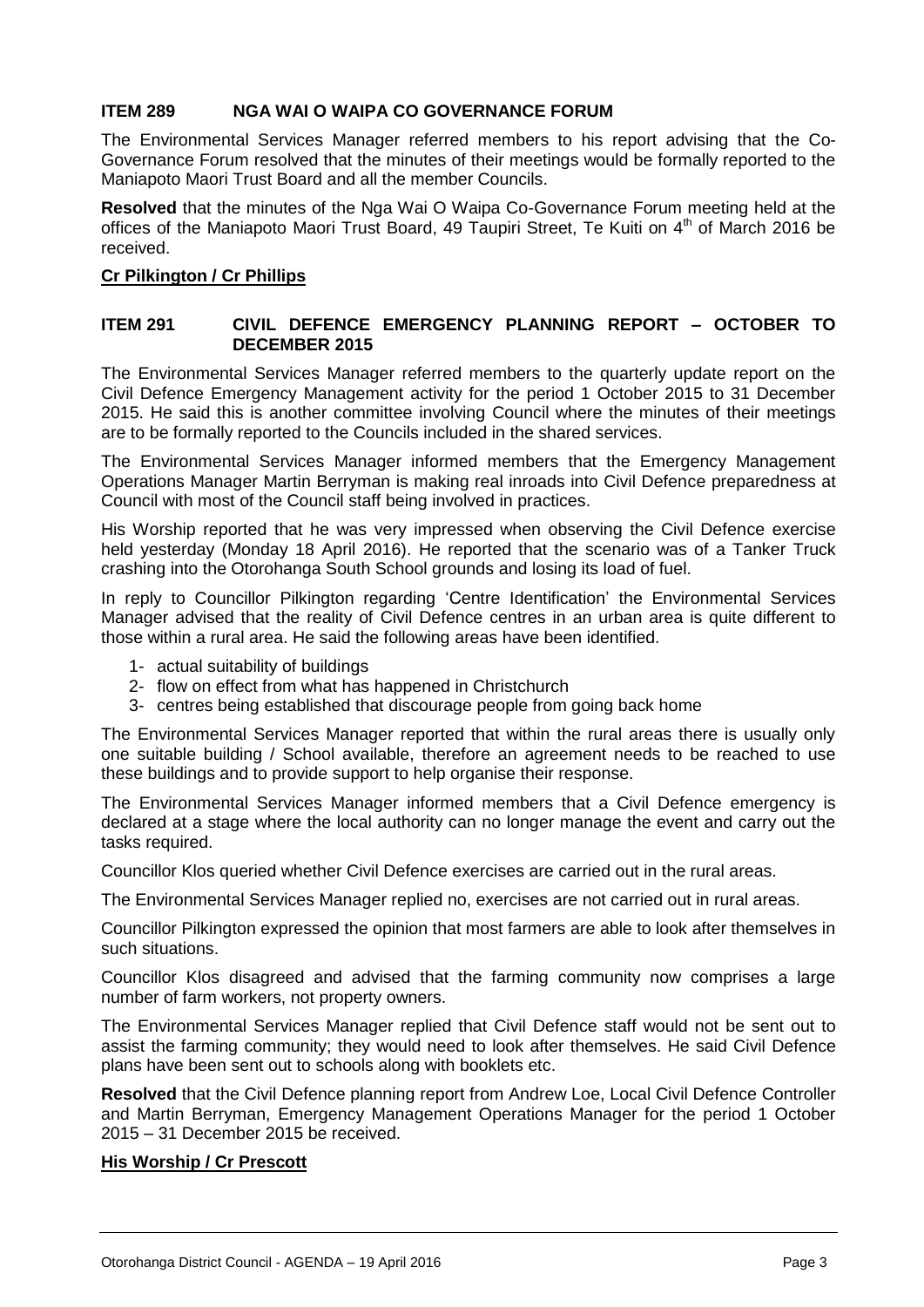#### **ITEM 292 KAWHIA COMMUNITY PROJECTS TRUST INC – REQUEST TO WAIVE BUILDING CONCENT FEES**

The Governance Supervisor presented a report on the request from the Kawhia Community Projects Trust Inc for a remission of the Building Consent fee associated with the Pou – Maumahara (Remembrance Pillar).

Councillor Pilkington declared her interest in the matter being discussed as she is currently a member of the Kawhia Community Projects Trust Inc.

Councillor Pilkington reported that it is now necessary for the Trust to obtain a Geotechnical report prior to the Pou being erected. She said this will be an unbudgeted cost.

The Environmental Services Manager replied that it is no longer necessary for a Geotechnical report to be prepared; the foundation of the Pou has been modified.

Councillor Klos expressed the opinion it is the least Council could do to support the project by waiving the fees.

**Resolved** that Council provide a grant of \$720.40 to the Kawhia Community Projects Trust Inc in respect of the Building Consent Fees associated with the Pou – Maumahara (Remembrance Pillar) to be funded from Council's Sundry Grants account.

#### **His Worship / Cr Prescott**

#### **ITEM 294 APPLICATION FOR TEMPORARY ROAD CLOSURE –TARGA ROTORUA**

The Engineering Manager referred members to the Engineers representatives report on the application received from Club Targa Inc for various road closures within the Otorohanga District, to enable the Targa Rotorua 2016 event and associated activities to proceed.

Councillor Klos made mention of the Arohena camping ground and requested that campers are made aware of the proposed closures.

In reply to Councillor Pilkington, the Engineering Manager agreed to follow up on Condition 7, that all gates and entranceways are to be taped and the tape is to be removed thereafter.

#### **Resolved** that

Approval be granted for the following road closures, including 50 metres of each adjoining road, (with the exception of Waipapa Road), from where it intersects with the road being applied for:

Date: Saturday, 14 May 2016

Details of Closure: **Stage Name – Mangare Road**

**MANGARE ROAD** – from the district boundary to its intersection with Pukewhau and Huirimu Roads. Includes intersection with Landing Road.

**PUKEWHAU ROAD** – from its intersection with Mangare and Huirimu Roads to finish at the intersection with Waipapa Road.

**Period of Closure:** 0825 am to 1200 pm

With the following conditions imposed:

- 1. Emergency services have right of way at all times.
- 2. Club Targa Inc is to pay an application fee of \$400.00 towards administration of the road closures to Otorohanga District Council.
- 3. Club Targa Inc is to pay for all advertising costs in appropriate newspapers. Public notice advertisements are to be published in the Te Awamutu Courier.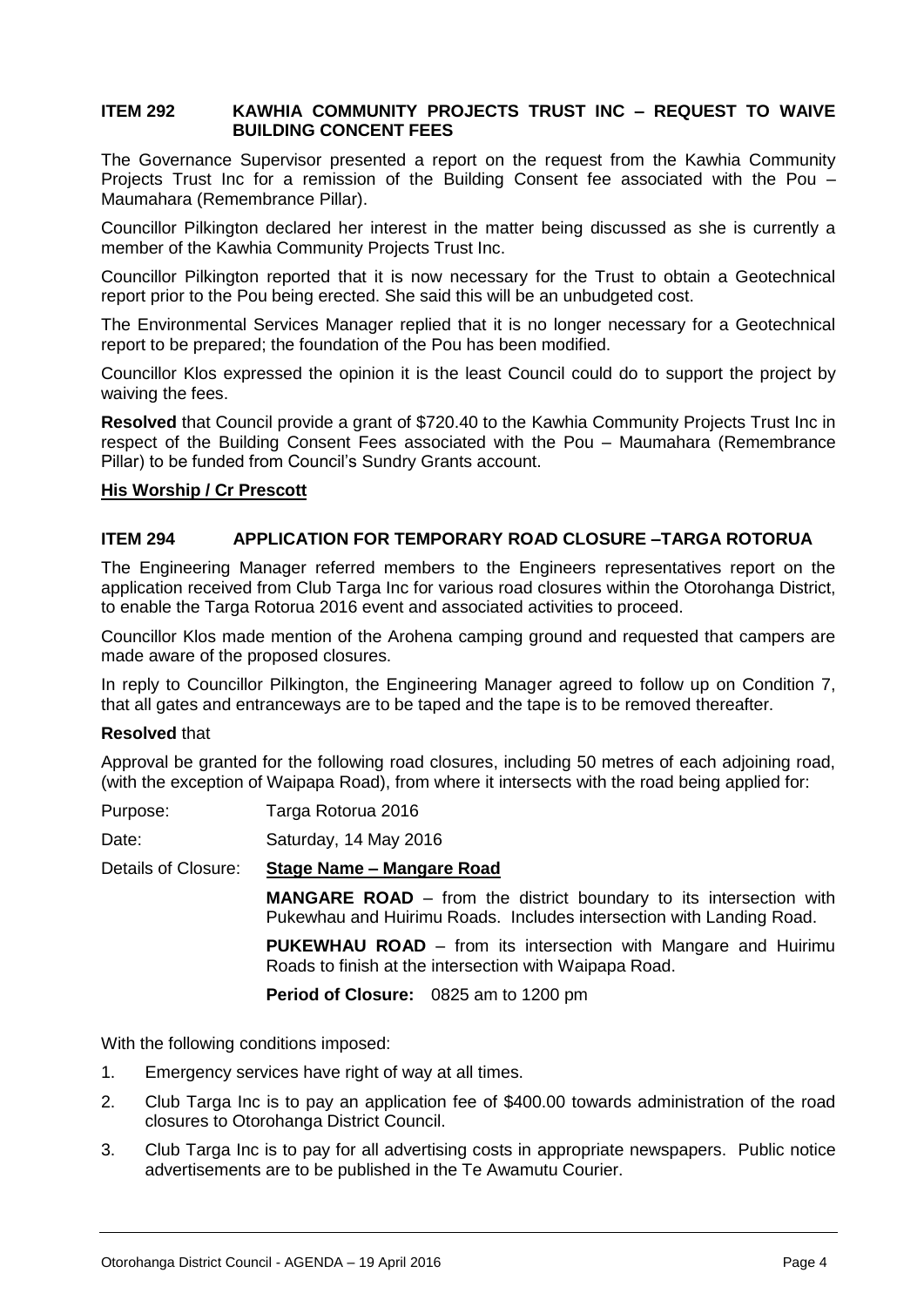- 4. Club Targa Inc is responsible for obtaining public liability insurance (and paying the cost thereof) to a minimum value of \$2,000,000. This is required to indemnify Council against any damage to property or persons as a result of rally activities during the road closure period.
- 5. Club Targa Inc is to liaise, and provide evidence of liaison with all operators and businesses that may be affected by the road closures.
- 6. Club Targa Inc is to consult with all residents of all properties on the roads intended to be closed and also residents on roads connecting with the roads intending to be closed, including any no exit roads. Mail drops to residents are also to be carried out. All mail drops to residents are to be approved by Council staff before distribution to residents commences. The subsequent mail drop to be completed no later than ten full days before the proposed closures.
- 7. Club Targa Inc is solely responsible for signposting and policing of the roads to be closed, to ensure that only vehicles connected with the rally have access to the road closure areas. This includes arranging the delivery, erection and staffing of all road closure barriers and the removal thereof after closures. All gates and entranceways are to be taped and tape is to be removed thereafter.
- 8. Signs advising of the road closures are to be erected at the start and end of the closed portions of roads and on each intersecting road two weeks prior to the road closure. All signs are to be removed immediately after the closure. A Club Targa representative is to meet with Council Engineering Staff regarding the required signs format, size, location and quantity of signs for approval before they are manufactured and erected.

#### **Cr Klos / Cr Phillips**

#### **ITEM 290 WAIKATO DISTRICT HEALTH BOARD – RURAL HEALTH SERVICES DELIVERY**

Representatives of Waikato District Health Board, Justine Crittenden (Analyst – Change Team), Ashley Phillips (Administrator) and Sharon Rayner (Change Team) attended the meeting.

Ms Crittenden informed members that the District Health Board is currently reviewing rural services which they carry out and those provided by other Community providers.

She said this is being undertaken with a triple aim for quality improvement, being:

- 1. Improved quality, safety and experience of care.
- 2. Improved health and equity for all populations
- 3. Best value for Public Health System resources.

Ms Crittenden reported that the rural population does not experience good health outcomes therefore the service currently provided is not meeting their needs.

She said it is the intention of the Board to work with each Community and accordingly will be in touch with Council and service providers.

In reply to Councillor Phillips, Ms Crittenden advised that the PHO and themselves have obtained information from Hospital staff and other providers however, it will carry out full Community consultation.

Ms Crittenden reported that the common themes found throughout the research addressed the need for

- 1. Accurate health needs analysis.
- 2. New models of care, focusing on prevention.
- 3. Greater integration of health services.
- 4. Succession planning and extended scopes of practice.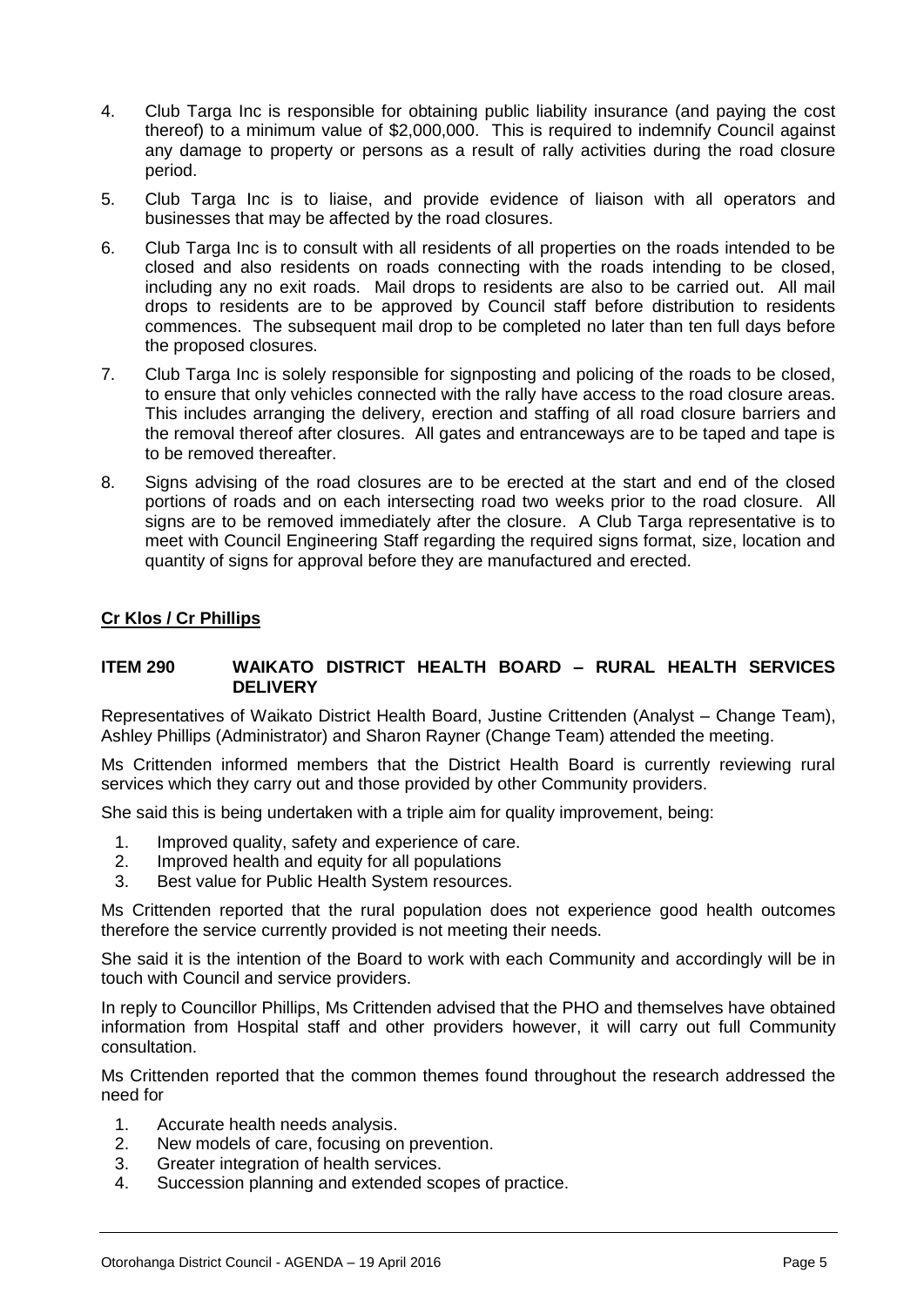5. Accessible services.

Ms Crittenden confirmed that the information per TLA's is currently based on postal addresses.

Councillor Klos advised that this District has a number of residents who's addresses are different to that of the Otorohanga District, i.e. Te. Awamutu.

Ms Crittenden advised that in the way forward the following areas are to be addressed – growing health needs, develop new models of care, integrate service provision, build workforce capacity and locate services to improve access.

She said Board representatives will visit Council a number of times to receive Community input. She undertook to follow up on the matter of a Surgical Bus being provided by the Board to take patients to the Waikato Hospital.

Ms Crittenden then presented an amended time-frame being:

Key Stakeholder Consultation – to be completed by the end of June 2016

A couple of option models will then be presented to a Board meeting during June 2016. A three month Community consultation will be carried out from 1 July 2016 and a final document and operational plan will be produced towards to the end of this year.

Councillor Pilkington reported that the Kawhia area is very well served by Doctor John Burton and queried whether the Health Board will be inviting input from this service. She said Doctor Burton services the rural area surrounding Kawhia and would be a good source of information.

His Worship queried when the last review of rural services was undertaken.

Ms Crittenden replied that she was not aware of any previous reviews being undertaken. She said it was envisaged to obtain a number of recommendations signed off prior to the Local Government elections in October.

Councillor Klos declared her interest in this matter as she is currently on the District Health Board however, she suggested that is being reported does not reflect what is actually happening in the rural area. She questioned how the needs of the chronically ill will be addressed. Cr Klos suggested that there be additional virtual physical appearance of health providers coming into the area. She said the rural areas have been very disadvantaged by the current situation and that isolated people are entitled to good health services.

Ms Crittenden replied that it is proposed to focus on preventative measures and to provide better accessibility to these people.

His Worship thanked the representative's for their presentation.

**Resolved** that the Waikato District Health Board presentation be received.

#### **Cr Klos / Cr Pilkington**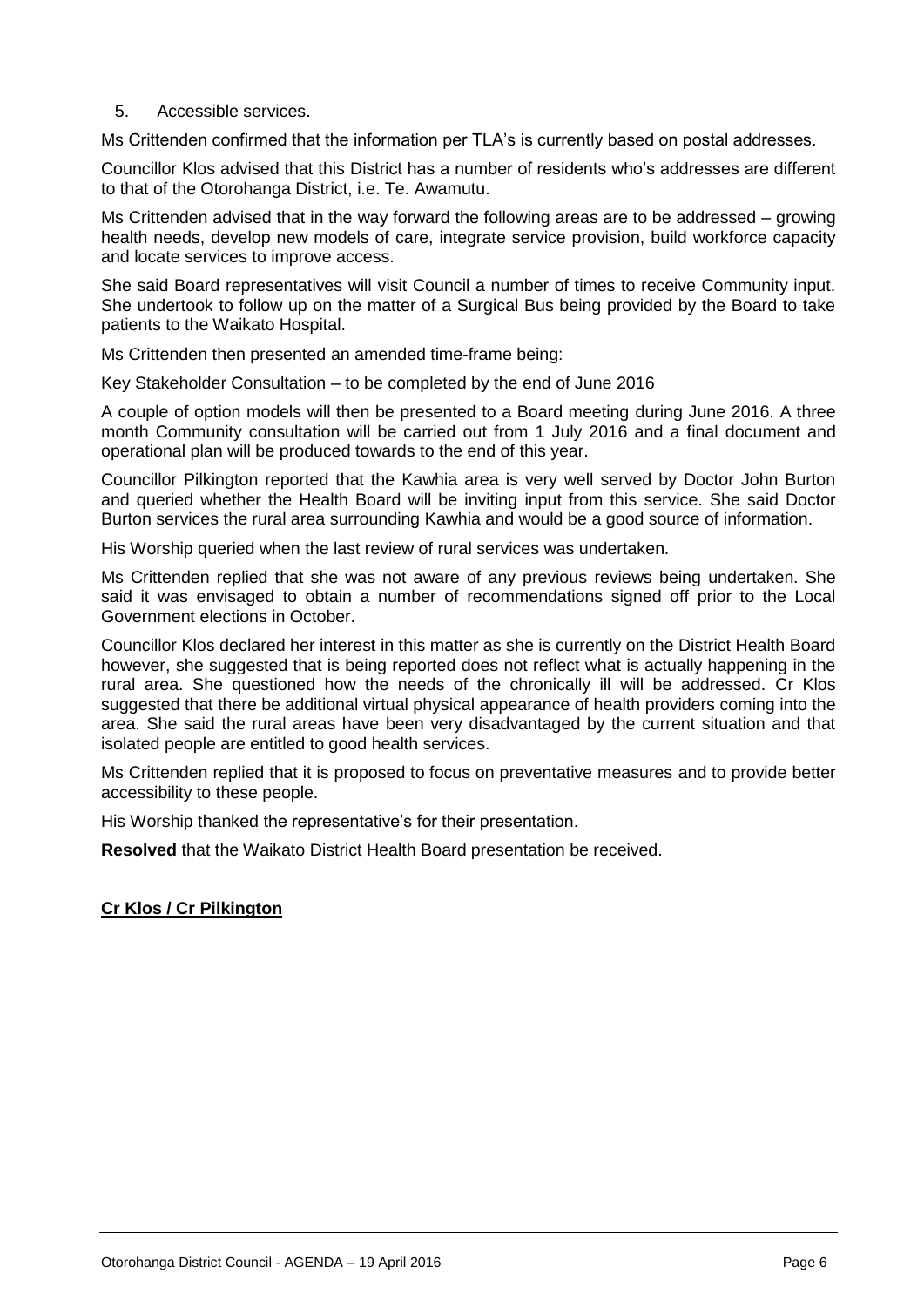#### **ITEM 295 COUNCILLORS REMUNERATION**

The Finance and Administration Manager presented a report informing members that advice has been received from the Remuneration Authority indicating the proposed levels of remuneration and changes to the allowance available towards additional duties for Elected Members as from 1 July 2016.

The Finance and Administration Manager informed members that in addition to the base remuneration, there is also a pool available for additional duties, such as that undertaken by the Deputy Mayor or participation in the District Plan hearing process. This additional pool was set at 150% of the base Council salary and the maximum amount payable for additional duties to any one Councillor was capped at 40%. He said to recognise the concerns reflected in the review and the ability to appropriately address the additional duties of some elected members, the Authority has decided to increase the amount available to supplement base remuneration from 150% of the Councillors remuneration to 200%. Members were advised that the Authority has also decided to respond to concerns raised by Councils by removing a 40% cap on the payment to individual Councillors for additional duties.

With regard to the position of Deputy Mayor Councillor Phillips expressed the opinion that the incumbent should receive a more substantial amount.

His Worship referred to the current Deputy Mayor and reported that there is certainly a substantial amount of work being undertaken that is not remunerated. He referred in particular to the hours of travel involved and in representing the West Coast Zone. His Worship felt that this is now an opportunity to remunerate the incumbent accordingly

His Worship suggested that this matter be considered outside of the meeting and for him to come back with a recommendation. It was suggested that the Mayor, Chief Executive and Finance and Administration Manager report back with a proposal.

**Resolved** that the Finance and Administration Managers report be received.

#### **His Worship / Cr Williams**

#### **ITEM 296 DISTRICT LIBRARIANS REPORT**

The District Librarian attended the meeting and presented her quarterly report for the period January – March 2016.

His Worship referred to the quarterly usage statistics and said it is pleasing to see a slight increase. The District Librarian replied that perhaps the usage statistics have bottomed out and it is the commencement of an upward trend.

The District Librarian referred to the Kotui System and said it has been a good journey with the supplier providing an excellent support group.

Councillor Klos referred to the aim of enabling people and asked if it would be possible to physically courier books out to rural users.

She expressed the opinion that the Kotui System has not enhanced borrowing by rural people. The District Librarian undertook to investigate the suggestion and to provide costings.

Councillor Phillips referred to the default for the supply of E Books at two weeks and suggested this needs to be longer. The District Librarian replied that this is a standard setting to encourage better circulation of the books.

His Worship thanked the District Librarian for her presentation.

**Resolved** that the District Librarian quarterly report for the period January – March 2016 be received.

#### **Cr Pilkington / Cr Prescott**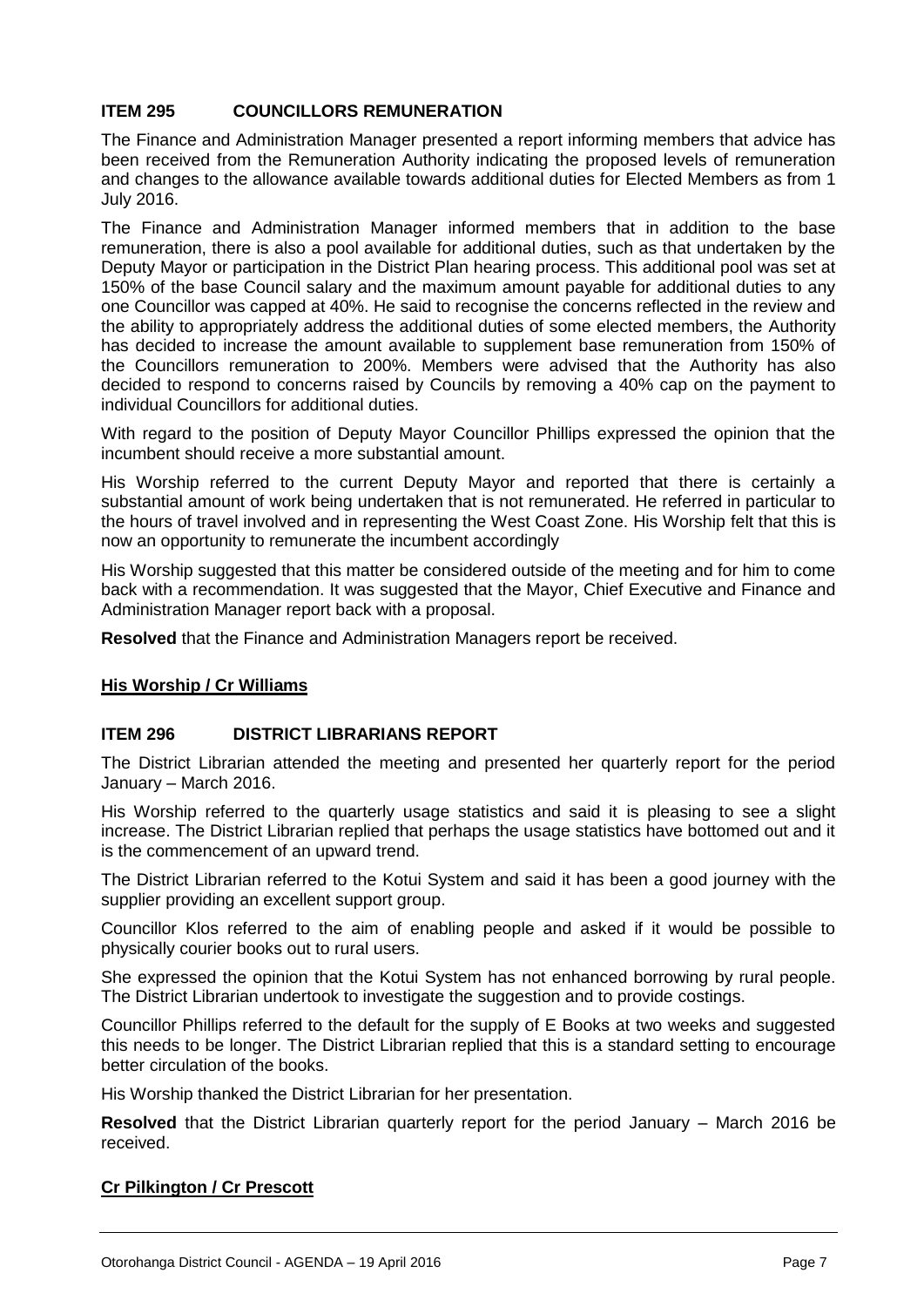#### **ITEM 293 HAMILTON AND WAIKATO TOURISM PRESENTATION**

The Hamilton and Waikato Tourism Chief Executive Ms Kiri Goulter and Development Officer Nicola Greenwell attended the meeting.

Ms Goulter presented the organisation's report for the period July – December 2015 and advised that this is a good time for Tourism with great growth across the District.

Ms Goulter reported that besides the increase in numbers, good growth has occurred in visitor expenditure as well. She said it is expected to see strong future growth particularly in international expenditure as well and that the China growth will continue. Ms Goulter reported that additional accommodation is required in order to retain this growth.

Councillor Pilkington referred to actual expenditure and asked how this District compares with other local authorities in the region. Ms Goulter replied that the Otorohanga District is picking up on international expenditure.

Ms Goulter informed members that in respect of the holding of conferences, the Waikato is now the fourth most desired location, however Christchurch is coming back on stream and is now in third position. She said the number of conferences is the same but the number of delegates attending is down. Ms Goulter reported that as a region, the Waikato is much more 'on the map' and that it is an easy location for delegates to get to.

With regard to domestic marketing, Ms Goulter reported that research is underway to better understand the regions domestic visitors motivations and travel behaviour. She said this will guide promotional and development activities. Ms Goulter advised that an additional budget has been allocated to domestic campaign activity enabling greater market reach and frequency.

Ms Goulter reported that a Key Project for this year is the development of a 'Tourism Opportunities Plan' (TOP) which will identify opportunities to enhance the regions current visitor experiences as well as identifying new visitor product development and investment opportunities. She said the TOP project, which commenced in December 2015, is due to be completed in May 2016 and will guide Hamilton and Waikato Tourisms work in this area over the next five years.

Ms Goulter informed members of a vision to focus around the Waikato River and the value of the river to tourism. She said this will include all of the tributaries flowing into the Waikato River. It is the intention to bring the rivers to life and to provide access to the waterways. Ms Goulter reported that there is also a concept that will be based around the Wild West highlighting Hero Experiences, Health and Well Being, Spa Experiences and Cultural Stories.

Councillor Pilkington suggested that Tainui be contacted in this regard.

Councillor Klos referred to the Christmas and New Year period and the first week of January each year and the fact that nothing is happening in Te Awamutu or Otorohanga. She said during this time, local people leave the District and there is nothing happening as many premises are closed that would usually cater for the Tourist. Councillor Klos queried how Council could encourage small towns to look at themselves as a Tourist Town, not only as a rural service town.

Ms Goulter agreed that it is desirable to see rural towns open and suggested that these promote themselves as a destination.

Councillor Pilkington advised that there is still a strong desire in Kawhia to promote itself more to encourage visitors.

Ms Goulter informed members that this will be her last visit to Otorohanga as Chief Executive for Hamilton and Waikato Tourism.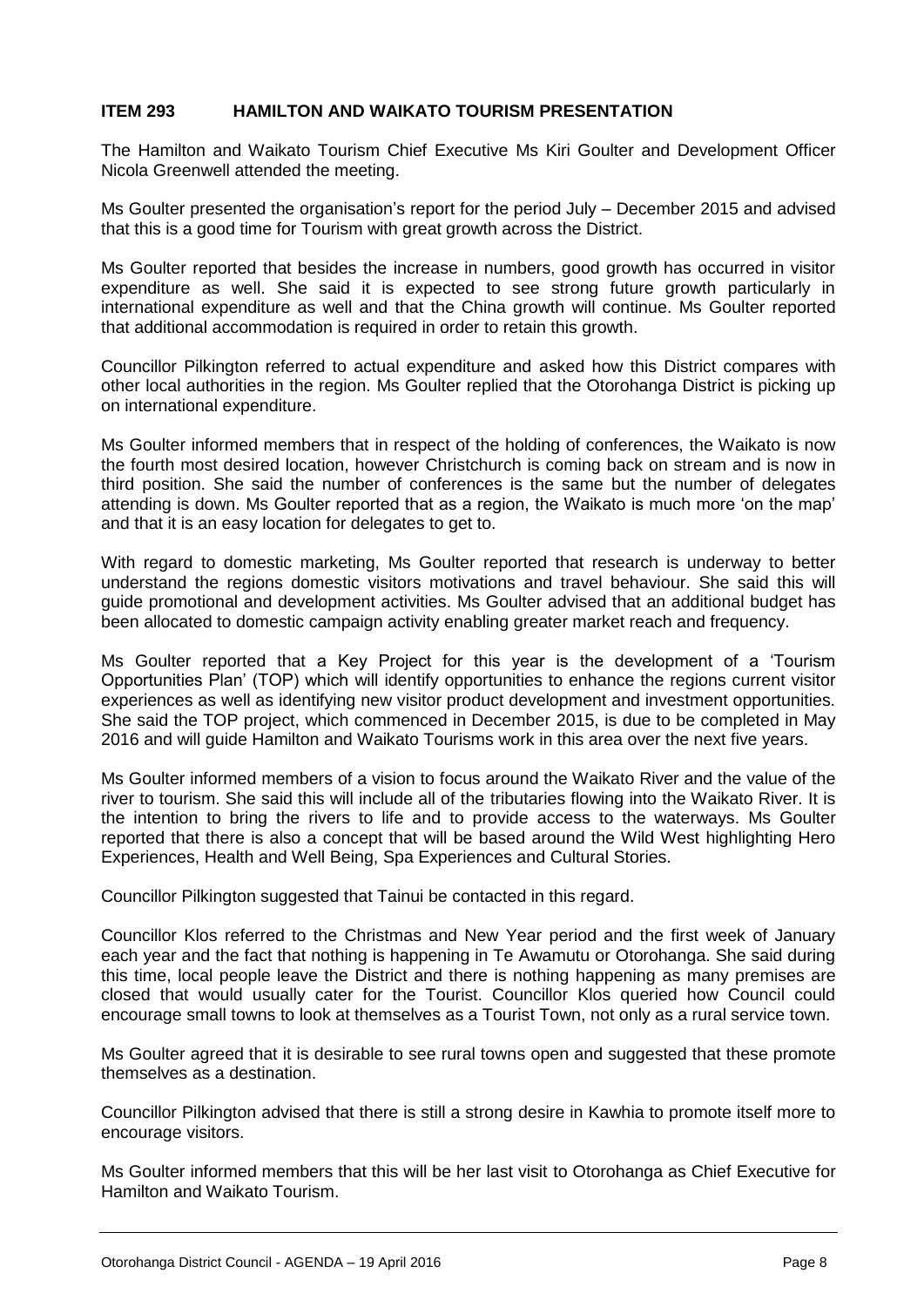His Worship thanked Ms Goulter for her commitment and strong leadership and the fact that she was always available to contact. He said collectively Councillors will miss her presence and hopefully her replacement will be someone as good.

Ms Goulter replied that it is now time for her to take a break and a rest. She said everything is in place to hand over to a new person. Ms Goulter thanked Council for its support right from the very start and its belief and commitment to her vision.

**Resolved** that the Hamilton and Waikato Tourism report be received.

#### **Cr Pilkington / Cr Klos**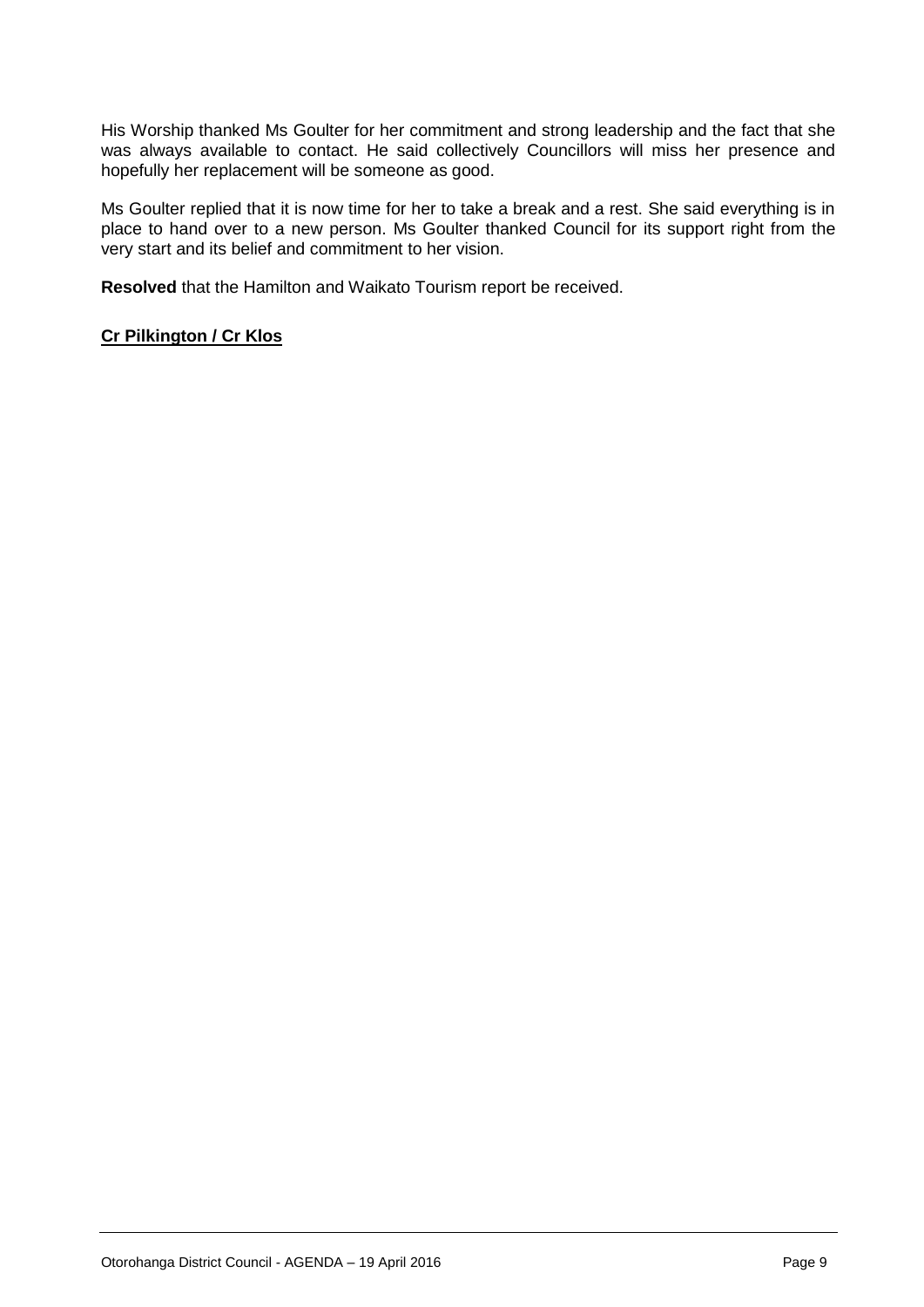#### **ITEM 297 ODC MATTERS REFERRED FROM 15 MARCH 2016**

The Governance Supervisor took members through Matters Referred.

#### **LOCAL MARAE MEETING**

His Worship reported that contact has been made with local Marae representatives and that they are currently organising amongst themselves which Marae will be available to hold a future Council meeting.

#### **HAURUA ROAD**

The Engineering Manager reported that staff were unable to find an area of slumping occuring on Haurua Road. Members were informed that this is apparently occuring on a section of Haurua Road within the Waitomo District.

#### **DISPOSAL OF POSSUM CARCASSES**

Councillor Klos expressed the hope that the Environmental Services Manager will make contact with the Regional Council regarding the correct procedure for the disposal of Possum carcasses. She said the Regional Council must require its contractors to dispose of these carcasses correctly.

#### **COUNCIL TOUR – EASTERN SIDE**

The Chief Executive informed members that Council's Roading Manager has proposed a potential itinerary from a Roading aspect. Councillor Klos suggested that areas such as the Arohena Camping ground and the Ngroma situation be visited. She expressed the opinion that it is difficult for Councillors to engage in conversation when they are not familiar with the area.

#### **GENERAL**

#### **WAIKATO PLAN**

Councillor Klos said she supported the Mayor yesterday in attending the Waikato Plan Forum. She said the document and this Council's Strategic Plan should align, however the document itself could be simplified.

His Worship said that finalisation of the document has a long way to go before completion. In reply to Councillor Pilkington, His Worship advised that a number of items covered within the Regional Catchment Plans and will fit in to the proposed Waikato Plan. He said consultation with Iwi and key stake holders has not yet commenced.

#### **TAUPAKI / AROHENA RURAL WATER SUPPLY SCHEME**

Councillor Klos referred to the Taupaki Scheme and reported that the users have agreed to continue to utilise this scheme and agreed to put more funding towards it.

#### **INTERSECTION LIGHTING**

Councillor Klos highlighted the need for lighting at various rural road intersections, particularly those going towards Taupo. She said a number of travelers have been observed being 'lost'and furthermore the Arohena Camping Ground has brought considerable additional traffic to the area. With regard to the Camping Ground, Councillor Klos suggested that this be lit as the area is being used for undesirable activity.

#### **WAIPAPA RESERVE**

Councillor Klos reported it is hoped to extend this area with additional planting of trees being carried out. She said should this be undertaken more rocks will be required.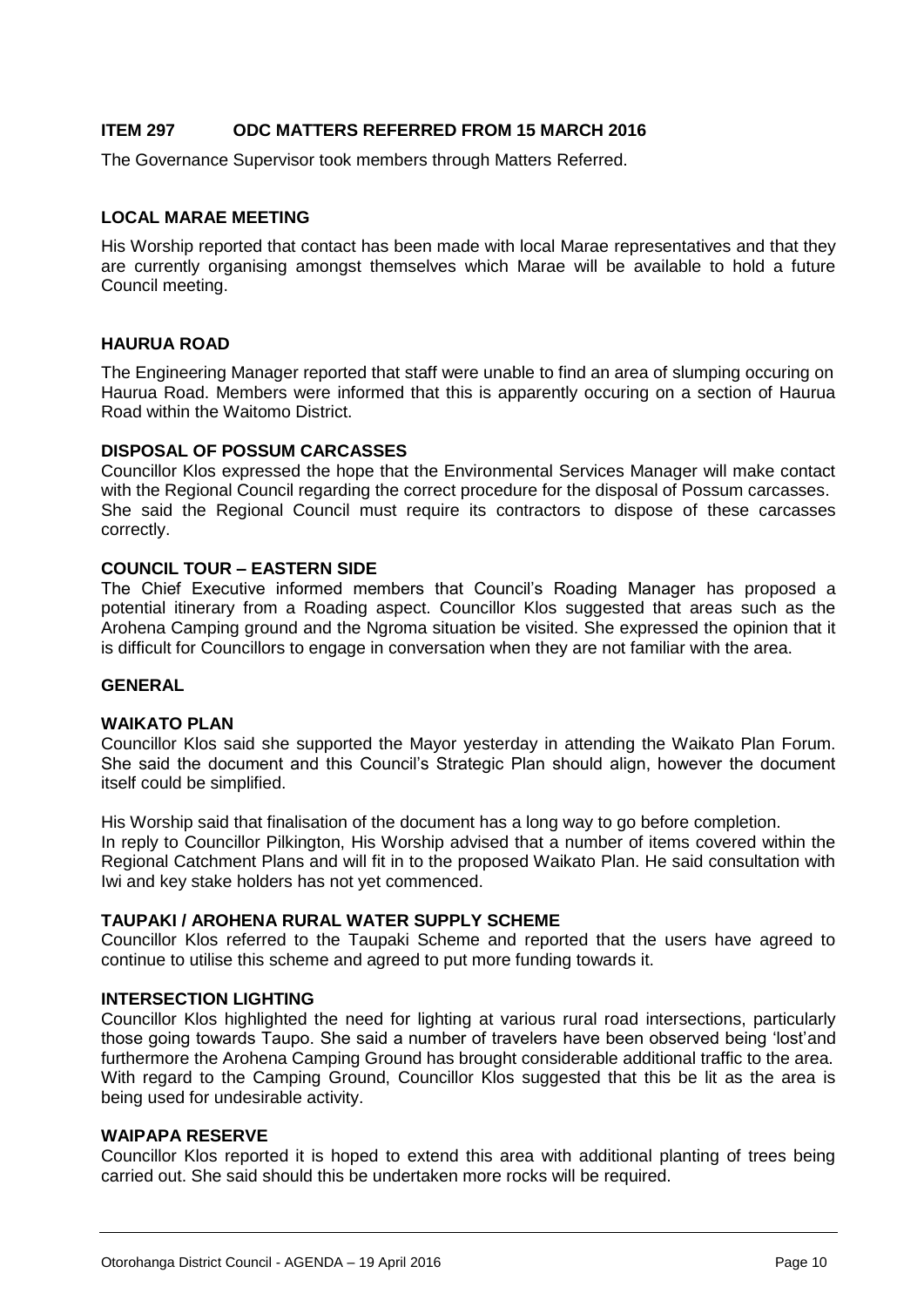#### **LITTLE TOILET**

Councillor Klos reported that funds are available for the provision of a 'Little Toilet' to provide an amenity for Tourists.

#### **WAIKATO RIVER AUTHORITY**

Councillor Pilkington tabled the Waikato River Authority's five year report. She referred members in particular to the clean-up initiatives, the very largest of these projects being a partnership between industry, government agencies, local government and Iwi whilst the smallest have involved schools, community groups and individuals.

#### **BEATTIE HOME EXTENSION**

Councillor Pilkington reported that she attended the opening of the Beattie Home extension.

#### **KIWI HOUSE NIGHT ZONE OPENING**

Councillor Pilkington extended her congratulations to the Kiwi House on creating this facility.

#### **RIVER RUN QUARRY**

Councillor Pilkington reported she attended the opening of this new quarry.

#### **OTOROHANGA DISTRICT DEVELOPMENT BOARD**

Councillor Pilkington informed members of a Otorohanga District Development Board meeting to be held tomorrow and that elected members will be consulting with the Board on its draft District Development Strategy.

#### **WAIPA CATCHMENT – HEALTHY RIVERS**

Councillor Pilkington referred to the stakeholder groups considering rules and queried whether Council has received advice of the outcome. The Chief Executive replied, not to his knowledge.

#### **BEATTIE HOME EXTENSION**

Councillor Phillips informed members that he also attended the Beattie Home extension opening and the Kiwi House Night Zone Opening.

#### **WAIKATO REGIONAL COUNCIL**

Councillor Phillips referred to the Waikato Regional Council 'Clean Up of Rivers' programme in particular the taking out of Willows. In achieving a five meter riparian zone, this allows an opportunity to provide a pathway along the side of the river. He said farmers are onboard with the proposal and that the path will be placed inside the fence line. Councillor Phillips expressed the opinion this will provide a great opportunity for tourism.

His Worship reported that landscaping consultant Rosemary Davison, Council's Engineering Manager and himself are currently looking into this vision.

#### **BEATTIE HOME EXTENSION OPENING**

Councillor Prescott advised that he attended the Beattie Home extension opening and was very impressed with the building.

#### **STREET LIGHTING**

Councillor Prescott reported he visited Maniapoto Street after 6pm and no street lights were operating. Councillor Pilkington advised that this is an issue at the commencement of the winter months and that there is a need for the street lighting to come on earlier.

Councillor Prescott advised that His Worship and himself had a discussion with Livingstone Builders regarding a verandah proposal for Maniapoto Street.